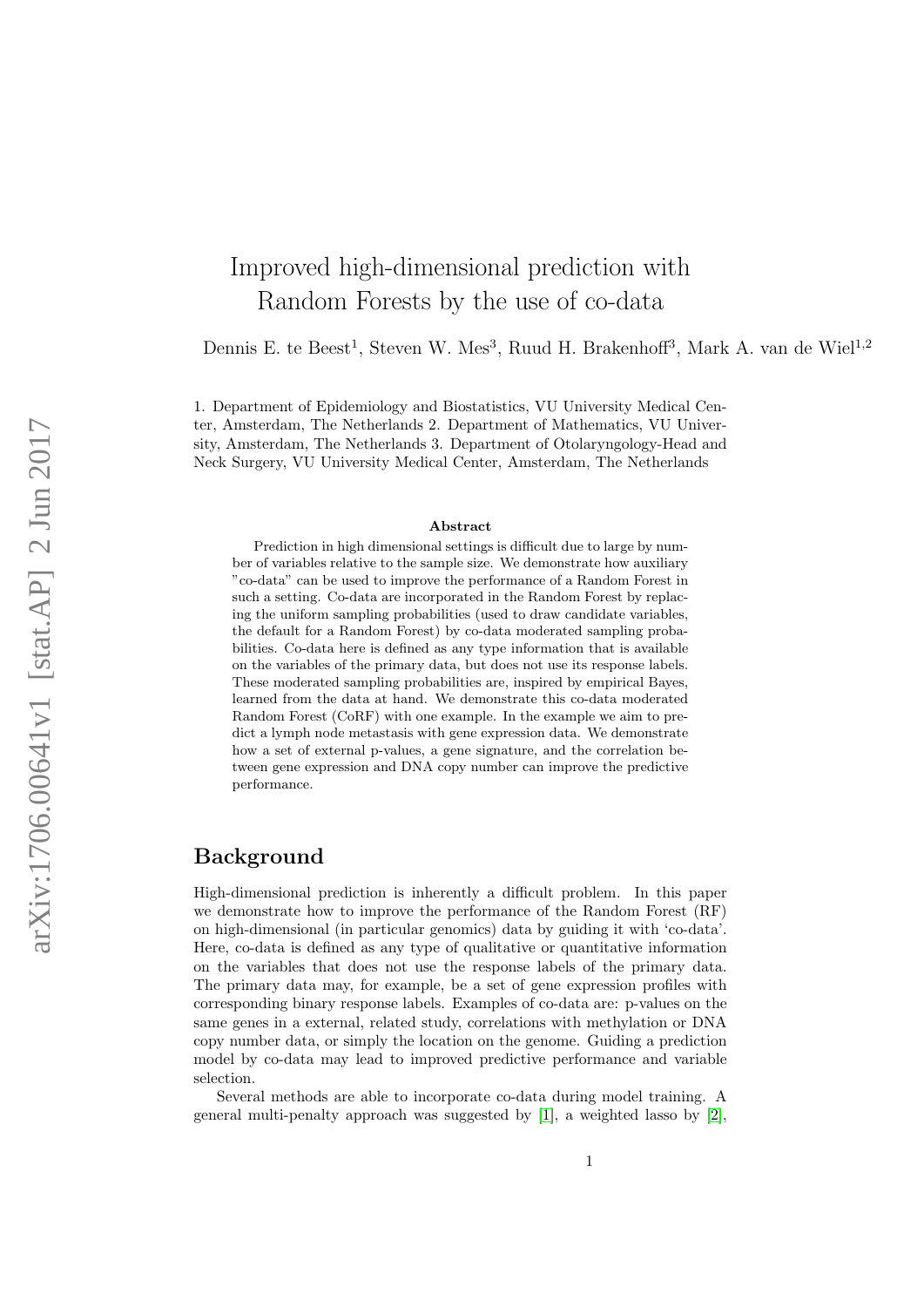and a group-regularized ridge by [\[3\]](#page-10-2). These methods are all based on penalised regression, with a penalty parameter that is allowed to vary depending on the codata, effectively rendering co-data based weights. The group-lasso [\[4\]](#page-10-3) and sparse group-lasso [\[5\]](#page-10-4) are also regression-based, but these methods apply a specific group-penalty that can exclude entire groups of variables. Except for the groupregularized ridge, all these methods allow for only one type of co-data. In addition, except for the weighted lasso, these methods require the co-data to be specified as groups. The weighted lasso can handle one source of continuous co-data, but requires an a priori assumption about the functional form between the penalty weighting and the co-data. For some co-data, like external p-values, this functional form is largely unknown. Hence, it may be desirable to learn it from the co-data, and to enforce monotonous weights to ensure stability and interpretability.

The Random Forest (RF) is a learner that is popular due to its robustness to various types of data inputs, its ability to seamlessly handle non-linearities, its invariance to data transformations, and its ease of use without any or much tuning [\[6\]](#page-10-5). RF are suitable and computationally efficient for genomics data, with typically the number of variables,  $P$ , largely exceeding the sample size,  $n$  [\[7,](#page-10-6) [8\]](#page-10-7). Its scale invariance makes it a good candidate to analyse RNASeq data. Due to the skewed nature of such data, their analysis is less straightforward with penalized regression techniques and results depend strongly on the data transformation applied [\[9\]](#page-10-8). Our aim is to develop a co-data moderated RF (CoRF) which allows the joint use multiple types of co-data, the use of continuous co-data, and flexible modelling of the co-data weights.

The described methodology can in principle be used with any bagging classifier that uses random subspace selection, but in this paper we focus on the RF. The method is exemplified with one example. We aim to predict lymph node metastasis (LNM) for patients with head-and-neck squamous cell (HNSC) cancer using TCGA RNAseq data. We show how the use of several types of co-data, including DNA copy number, an external gene signature and mRNA microarray data from an independent patient cohort, improves the predictive performance, and validate these results on a second independent data set.

### Methods

#### Random Forest

The aim of a supervised RF is to predict per sample  $i, i = 1, \ldots, n$ , an outcome  $Y_i$ using a set of variables  $X_{ij}$  where  $j = 1, \ldots, P$  indicates the variables. Here, we focus on binary outcome  $Y_i$ , although the entire methodology and software also applies to continuous and censored (e.g. survival) outcomes. A RF consists of a large number of unpruned decision trees, where each tree is grown on a bootstrap sample of the data. At each node split in each tree only a random subset of sample of the data. At each node split in each tree only a random subset of the variables are candidates, its size denoted by  $mtry$ , typically set at  $\sqrt{P}$ . In a standard RF, all variables have an equal probability of being candidates. Predictions are issued by majority voting across all trees. A RF is fitted to a bootstrap sample of the data implying that per tree the remaining fraction (on average 0.368) is out-of-bag (oob) and can be used to obtain an estimate of the prediction error. This leads to a computational advantage compared to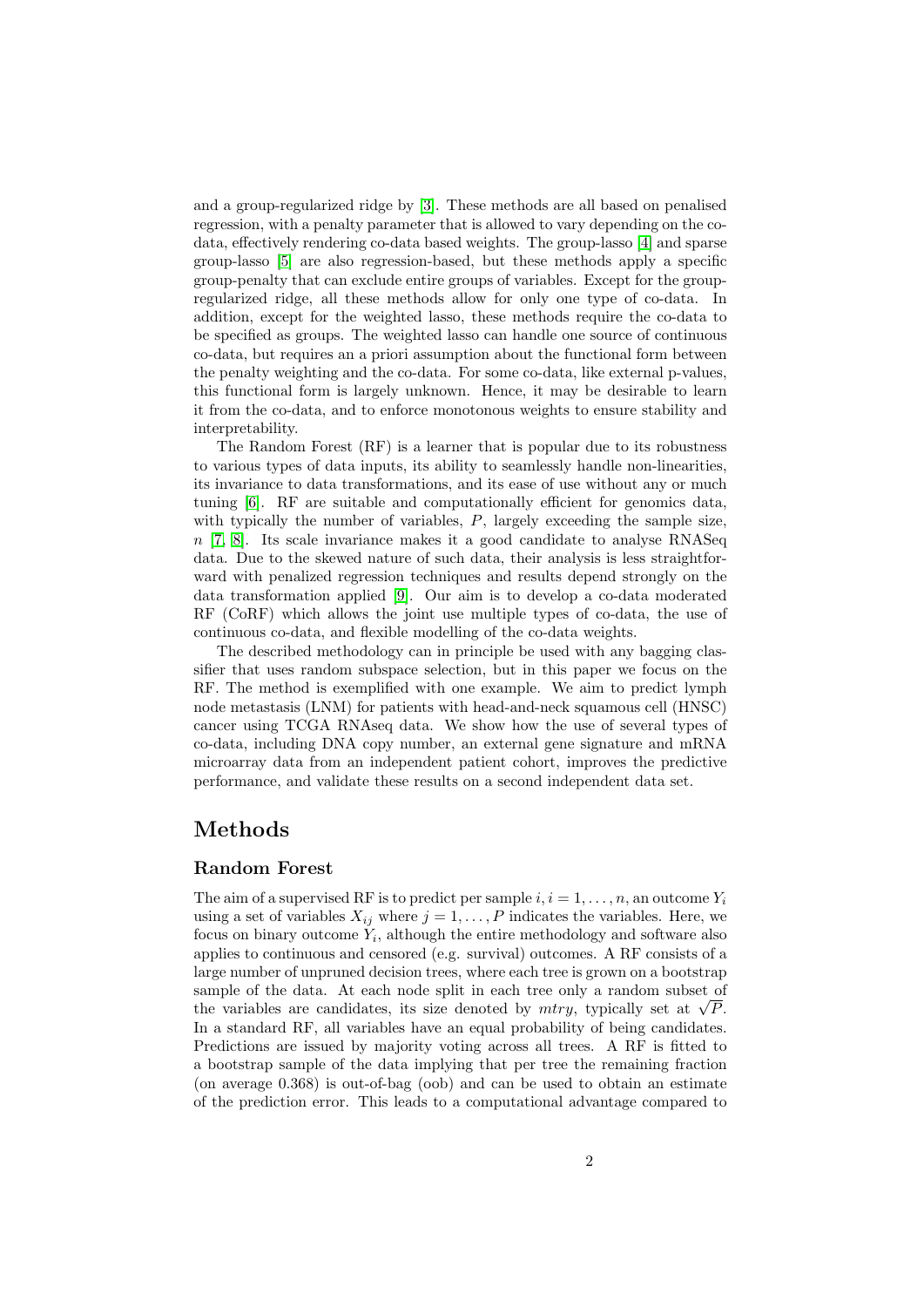methods that require cross-validation for this purpose.

#### Group specific probabilities

We first briefly describe our method using one source of grouped co-data only. Here, the basic idea is that, when an a priori grouping of variables is available (co-data), we may sample the variables according to group-specific probabilities, and these probabilities can be estimated empirically from the data. When the number of groups is limited, only a few parameters need to be estimated (the group specific probabilities). Especially when the difference in predictive power between groups of variables is large, the predictive performance may be enhanced.

In practice, this means we first need to run a base RF (i.e. uniform sampling probabilities). From this initial fit, we obtain the number of times each variable is used across all trees. Then, the new group-specific probabilities  $w<sub>q</sub>$  are:

$$
w_g = (\hat{p}_g^{sel} - \gamma p^0)^+, \tag{1}
$$

where  $\hat{p}_{g}^{sel}$  is the proportion of selected variables from group g across all trees divided by the size of group g and  $p^0 = 1/P$  is the expected value of  $\hat{p}_g^{sel}$ when the group structure is uninformative. Parameter  $\gamma$  can be used to tune the RF to adapt to group-sparsity by thresholding, but may also be set to one to avoid tuning. After normalizing  $w<sub>a</sub>$  such that these sum to one across variables, we obtain sampling probabilities  $\tilde{w}_q$ , which are then used to retrain the RF, rendering the CoRF.

#### Model based probabilities

Next we extend the described method to allow for multiple sources of co-data, including continuous co-data. First, enumerate all node splits in all trees. Then, we define  $v_{jk}$  as a binary variable indicating whether or not variable j was used in the  $k^{\text{th}}$  split, and  $V_j = \sum_k v_{jk}$  as the total number of times that variable j was used.

The main challenge in modelling multiple types of co-data, is that the various types of co-data may be collinear. We therefore need to de-tangle how well the various types of co-data explain  $v_{jk}$ . For that, we use a co-data model. We propose to use the logistic regression framework for this. We denote the  $P \times C$ co-data design matrix by X, where  $X_{ic}$  contains the co-data information for the jth variable and the cth co-data type, and where nominal co-data on  $L$  levels is represented by  $L-1$  binary co-data variables. Then,  $v_{jk}$  is Bernoulli distributed with  $v_{jk} \sim Bern(p_j)$ , and we estimate  $p_j$  using a logistic regression:

<span id="page-2-0"></span>
$$
logit(p_j) = \alpha_0 + \sum_{c=1}^{C} X_{jc} \alpha_c \tag{2}
$$

From the co-data model, we obtain a predicted probability per variable,  $\hat{p}_i$ . Note that inclusion of the intercept  $\alpha_0$  in [\(2\)](#page-2-0) guarantees that  $\sum_{j=1}^P \hat{p}_j = 1$ , as desired. The logistic regression establishes a marginal relationship between  $v_{jk}$  and  $X_{ic}$ . For modelling  $V_i$ , first note that  $v_{ik}$  contains two types of dependencies: (1) a dependency between splits  $k$  for a given variable  $j$ , e.g. only one variable can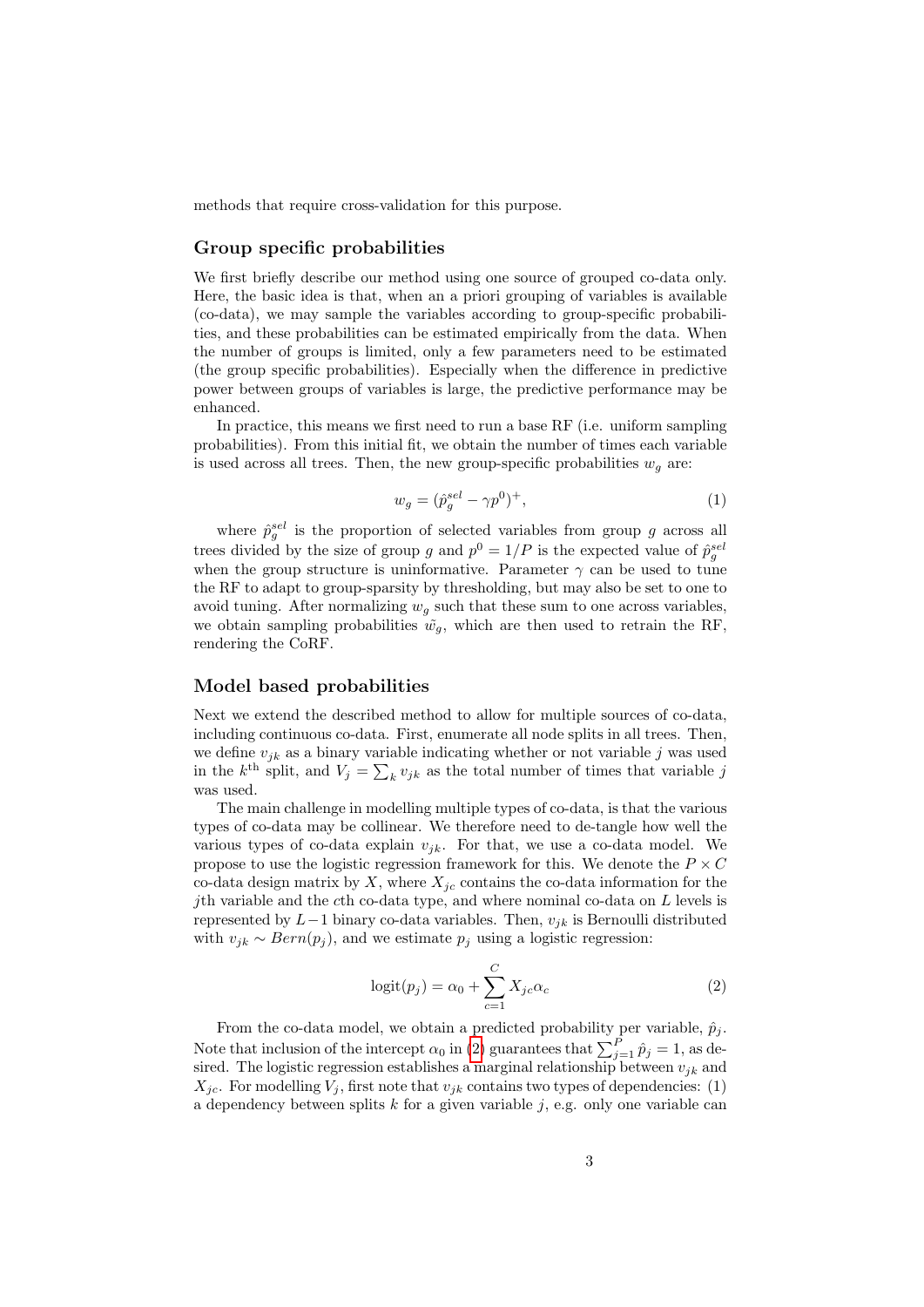be chosen per split; (2) dependency between variables and therefore, between their selection frequencies  $(V_i)$ . The first dependency is addressed by using a quasi-binomial likelihood  $qBin(V_j; \alpha, \tau)$  for  $V_j = \sum_k v_{jk}$ , which allows for an over- or underdispersion parameter  $\tau$  by modelling the Var $(V_j) = \tau p_j (1 - p_j)$ [\[10\]](#page-10-9). We do not explicitly address the second type of dependency, which implies that the estimation is based on a pseudo-log-likelihood:

$$
(\hat{\boldsymbol{\alpha}}, \hat{\tau}) = \max_{\boldsymbol{\alpha}, \tau} [\sum_{j=1}^{P} \log(\mathbf{qBin}(V_j; \boldsymbol{\alpha}, \tau)].
$$
\n(3)

As a result the uncertainties of the estimates and the p-values of the co-data model do not have a classical interpretation, and cannot directly be used for inference. We are, however, primarily interested in the point estimates, which we will use to re-weigh variables:

<span id="page-3-0"></span>
$$
w_j = (\hat{p}_j - \gamma p^0)^+.
$$
 (4)

As earlier,  $\gamma$  can be set to 1, because  $p^0$  provides a natural cut-off, or  $\gamma$ may be tuned to more or less sparsity. Finally, we normalise  $w_i$  to obtain the sampling probabilities  $\tilde{w}_j = w_j / \sum_j w_j$ , which are then used to re-train the RF.

The relations we are interested in are often non-linear. E.g. for external p-values the difference between  $10^{-4}$  and  $10^{-2}$  may be more relevant than that between 0.25 and 0.50. We therefore extend the linear model [\(2\)](#page-2-0) to include more flexible modelling of continuous co-data with a monotonous effect, which is often natural and desirable. For that, we fit a generalised additive model with a shape contained P-spline (SCOP, [\[11\]](#page-10-10)), as implemented in the R package scam. Then, equation [\(2\)](#page-2-0) becomes

<span id="page-3-1"></span>
$$
logit(p_j) = \alpha_0 + \sum_{c=1}^{C_1} X_{jc}^n \alpha_c + \sum_{d=1}^{C_2} f_d(X_{jd}^c)
$$
 (5)

where  $X^n$  ( $X^c$ ) denotes the sub-matrix of X containing the nominal (continuous) co-data, and  $f_d$ ) represents a flexible function provided by the SCOP. To model  $f_d$ , SCOP uses  $m(x) = \sum_{\ell=1}^q \theta_\ell B_\ell(x)$ , where  $B_\ell$  is a B-spline basis function, which is monotonously increasing when  $\theta_\ell \geq \theta_{\ell-1}, \ell = 1, \ldots, q$  [\[11\]](#page-10-10). The monotony in  $\boldsymbol{\theta}$  is enforced by defining  $\boldsymbol{\theta} = \Sigma \tilde{\boldsymbol{\theta}}$ , where  $\tilde{\boldsymbol{\theta}} = [\tilde{\theta}_1, \exp(\tilde{\theta}_2), \dots, \exp(\tilde{\theta}_q)]^T$ and  $\Sigma_{rs} = 0$  if  $r < s$  and  $\Sigma_{rs} = 1$  if  $r \geq s$ . Smoothness is enforced by penali-sation of the squared differences analogous to [\[12\]](#page-10-11). Setting  $\Sigma_{rs} = -1$  for  $r \geq s$ renders a monotonically decreasing spline. Unrestricted splines can in principle also be used in the co-data model, but are more liable to over-fitting.

Instead of using the default of  $\gamma = 1$ , this parameter can be tuned by a grid search. This requires calculating  $w<sub>g</sub>$  and refitting a RF for each grid-value of  $\gamma$ . The optimal value of  $\gamma$  is then the one with the best oob performance. Possible criteria for the quality of the oob predictions are the AUC [\[13\]](#page-10-12), the Brier score, or the error rate. By standard we use the AUC as this was shown to be a good indicator for the performance of a RF, also with unbalanced data [\[13\]](#page-10-12). In a clinical setting most data is unbalanced and the primary interest lies in other measures such as the sensitivity and specificity (as opposed to the error rate). Note that tuning  $\gamma$  with the oob predictions may result in a degree of optimism. This may be solved by embedding the procedure in a cross-validation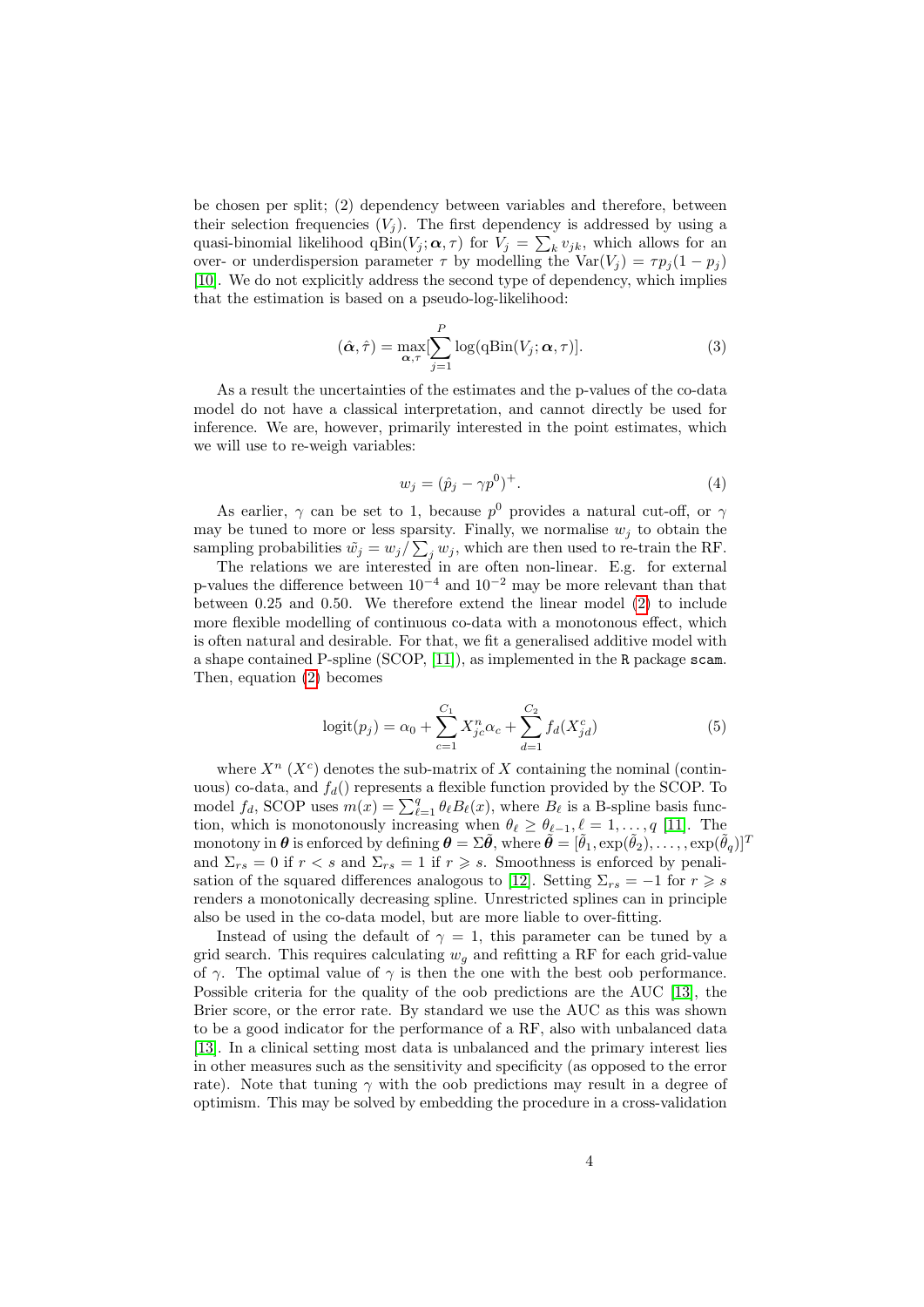loop. When  $\gamma$  is not tuned, the oob performance of CoRF may also be slightly optimistic, because the primary data was used to estimate the weights [\(4\)](#page-3-0). However, when the regression model [\(2\)](#page-2-0) is parsimonious, the overoptimism is likely small, as verified empirically in the Application section. To ensure that co-data model is parsimonious, it may be useful to perform co-data selection to removing redundant co-data sources, which also assists in interpretation. The Supplementary Material, Section 6.1, supplies an heuristic procedure to do so.

#### CoRF algorithm

The CoRF procedure can by summarized as follows:

- 1. Fit a base RF with uniform sampling probabilities and obtain  $v_{ik}$ .
- 2. To disentangle the contributions of the various co-data sources.
	- Fit co-data model [\(2\)](#page-2-0), if only linear effects are assumed.
	- Fit co-data model  $(5)$  with shape contained P-spline(s), if flexible, monotone effects are required.
	- Optionally: exclude redundant co-data sources and re-fit the co-data model.
- 3. Obtain the predicted probabilities  $\hat{p}_i$  from the fitted co-data model.
- 4. Calculate the sampling probabilities  $w_i$  with threshold parameter  $\gamma$ . Default is to set  $\gamma = 1$ , optionally  $\gamma$  can be tuned.
- 5. Refit the RF for each vector of  $\tilde{w}_i$ .
- 6. If  $\gamma$  is not tuned (i.e.  $\gamma = 1$ ), we directly obtain the CoRF, the base RF and their oob performances.
	- If  $\gamma$  is tuned, obtain  $\hat{\gamma}$  by maximising the oob performance. Tuning  $\gamma$  may introduce a bias in the oob performance. Hence, the entire procedure is cross-validated when  $\gamma$ -tuning is employed.

#### Implementation

The method as described here is implemented in a corresponding R package, called CoRF, and is available on GitHub (see Supplementary Information). It depends on the R package randomForestSRC for fitting the RF [\[14,](#page-10-13) [15,](#page-10-14) [16\]](#page-10-15). A feature of this package that is of key importance for CoRF is the option to assign sampling probabilities per variable. In addition, randomForestSRC applies to regression, classification and survival analysis, and by extension, so does CoRF.

For classification by the RF the recommended minimal node size is one. The node size can be tuned [\[17\]](#page-11-0), but a RF is not very sensitive to the minimal node size. In CoRF the quality of the selected variables may influence the fit of the co-data model. Variables that are used higher up in tree are, on average, more relevant, and variables that split a node of size 2 are the least relevant. For CoRF, we believe it is better to slightly increase the minimal node size, improving the quality of the selected variables, and as a result improve the quality of the co-data model. As default in CoRF, we set the minimal node size for classification at 2.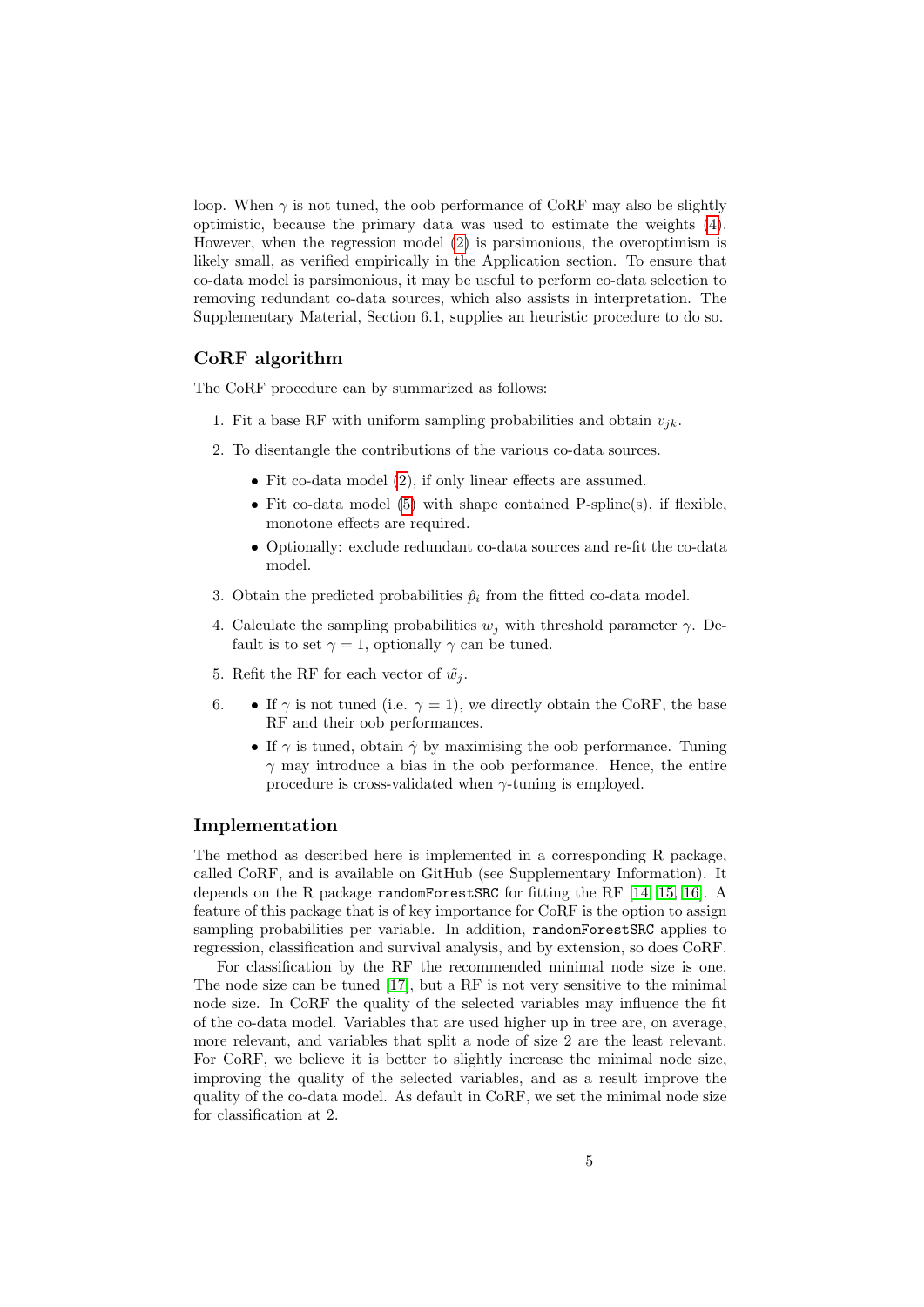Generally CoRF will need a larger number of trees to fit than a base RF. A base RF needs enough trees to capture the underlying signal in the data. CoRF additionally needs an indication of the relevance of each variable, which feeds back to the co-data model. Also, a co-data model that contains splines generally needs more trees than a co-data model with only linear effects. In the LNM example, described below, we set the number of trees at 15.000 to ensure convergence of both the RF/CoRF and the co-data model. A lower number of trees, e.g. 2.000, gives a similar result in terms of predictive performance, but the variability between fits increases. With CoRF we recommend to use at least 5.000 trees to ensure a reliable, good fit of the co-data model. An additional advantage of a large number of trees is that, as variability between RF fits decreases with the number of trees, when tuning, we can more reliably pick the best  $\gamma$ .

A RF is a computationally efficient algorithm to use with high dimensional A KF is a computationally efficient algorithm to use with high dimensional data, primarily because at each node it selects only from  $\sqrt{P}$  variables. CoRF inherits this efficiency and when the default  $\gamma = 1$  is used, only one RF refit is needed. Next to (re)fitting the RF, the only additional computation needed in CoRF consists of fitting the co-data model. Further tuning of  $\gamma$  may improve the performance, but also requires i) refitting a RF for each value for  $\gamma$ , and ii) an additional cross-validation loop to assess performance, thereby increasing computational cost considerably.

The performance of RF and CoRF are evaluated by AUC [\[13\]](#page-10-12), for reasons given in 2.3. Similarly to the base RF, CoRF automatically renders oob predictions. CoRF is an empirical Bayes-type classifier, which uses the relation between the co-data and the primary data to estimate sampling weights. Such double use of data could lead so some degree over overoptimism, although this will likely be limited given that the co-data model is parsimonious. In addition, when splines were used, the effective degrees-of-freedom were reduced by imposing monotony. In the example below, we verified the oob-AUC by crossvalidation for the performance of CoRF on the training set.

#### Comparable methods

To our knowledge, there is only one high-dimensional prediction method that can explicitly take multiple sources of co-data into account: the group-regularized (logistic) ridge (GRridge [\[3\]](#page-10-2)). CoRF provides several conceptual advantages over GRridge. First, unlike CoRF, GRridge requires discretisation of continuous codata. Second, CoRF fits the co-data coefficients in one model, [\(2\)](#page-2-0), instead of using the co-data sources iteratively. Finally, CoRF is more computationally efficient, because it a) inherits the better computational scalability of RF with respect to  $P$ ; and b) requires very little tuning and no iterations. Thirdly (as with a base RF), CoRF is naturally able to incorporate categorical outcomes with  $2 \text{ groups.}$  GR ridge inherits the advantages of ridge regression, e.g. better interpretability of the model and the ability to include mandatory covariates. In the application section we compare the performances of these two methods for the LNM example.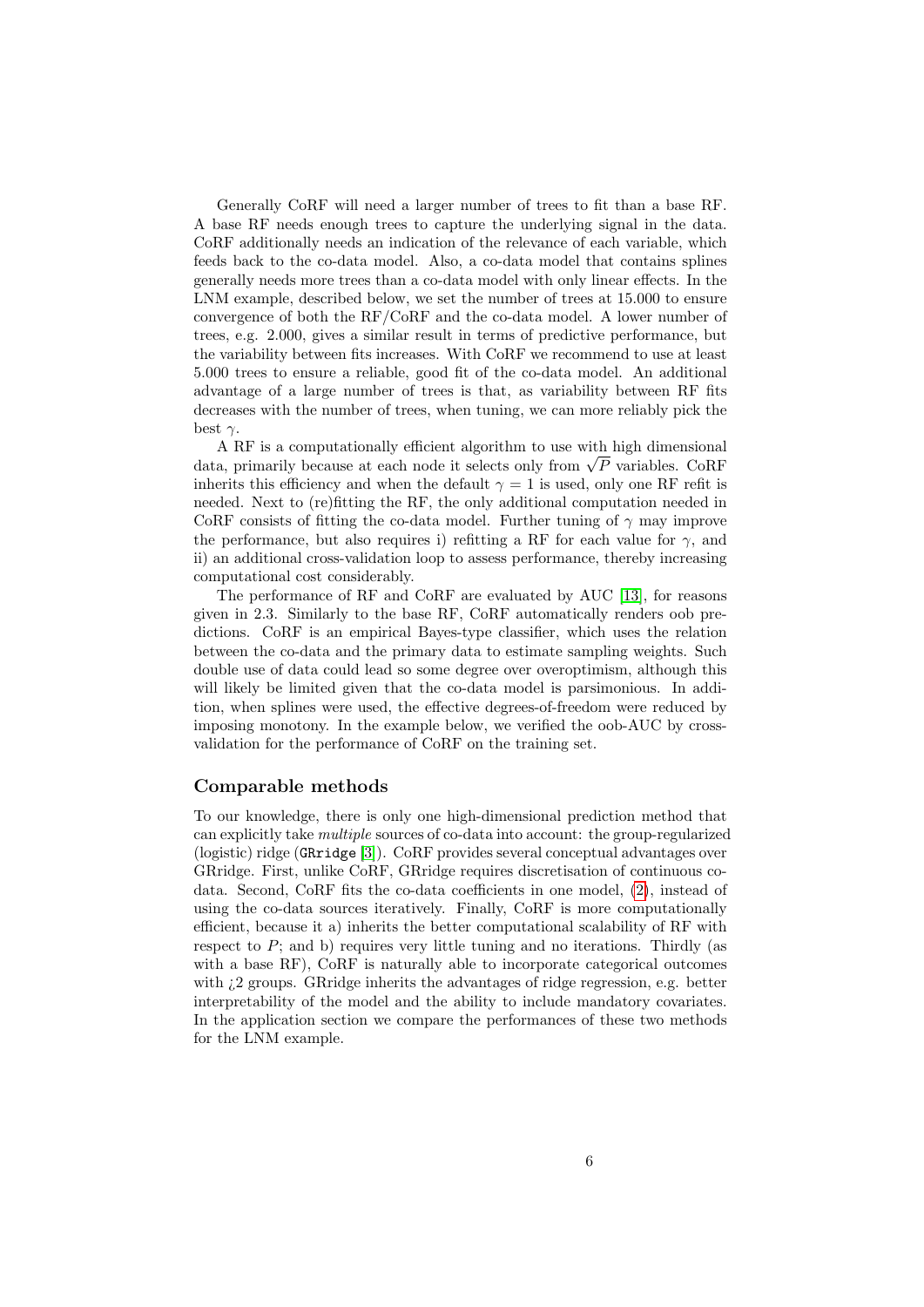## Application

#### Predicting Lymph node metastasis with TCGA data

To exemplify the CoRF method, we apply our method to predict a lymph node metastasis (LNM) for patients with HPV negative oral cancer using RNASeqv2 data from TCGA [\[18\]](#page-11-1). We focus on the HPV-negatives, because these constitute the majority (approx. 90%) of the oral cancers, and HPV-positive tumors are known to have a different genomic etiology [\[19\]](#page-11-2). Early detection of LNM close to the site of the primary tumor is important for assigning the appropriate treatment. Diagnosis of LNM with genomic markers could potentially improve diagnosis and treatment [\[20\]](#page-11-3).

The primary data consists of normalised TCGA RNASeqv2 profiles of headand-neck squamous cell carcinomas (HNSCC), which were downloaded together with the matching normalised DNA copy number co-data from Broad GDAC Firehose using the R package TCGA2STAT. Of the 279 patients described in [\[18\]](#page-11-1), we used the subset of 133 patients that had HPV-negative tumors in the oral cavity. Of these patients, 76 experienced a LNM and 57 did not.

To enhance the prediction of the base RF, we consider three types of codata in this example: (1) DNA copy number; (2) p-values from the external microarray data GSE30788/GSE85446; (3) a previously identified gene signature [\[20,](#page-11-3) [21,](#page-11-4) [22\]](#page-11-5). These three types of co-data demonstrate the variety of co-data sources that can be included in CoRF. The DNA copy number data are measurements on the same patients. We use the cis-correlations between DNA copy number and the RNASeqv2 data. Given the nature of RNASeqv2 and DNA copy number data (discrete and ordinal, respectively), we applied Kendall's τ to calculate the correlations, giving  $\tau_i, i = 1, \ldots, P$ . Note that the DNA data are only used during training of the predictor; these are not required for test samples, which distinguishes this type of predictor from integrative predictors [\[23\]](#page-11-6). The p-values of GSE30788/GSE85446 are derived from measurements of the same type of genomics features (mRNA gene expression), but measured on a different platform (microarray) than that of the primary RNAseq data and on a different set of patients. The gene signature is a published set of genes that were found to be important in a different study. Figure 1 illustrates how the various types of data are used within CoRF.

Each type of co-data has its own characteristics that needs to be taken into account in the co-data model. For the DNA copy number data, we a priori expect that a gene with a positive cis-correlation is more likely to be of importance to the tumor [\[24\]](#page-11-7). We use a monotonically increasing spline  $f_1$  to model the relation between  $p_j$  and  $X_{j1}^c = \tau_j$  [\(5\)](#page-3-1). For the p-values of GSE30788/GSE85446, we a priori expect that genes with a low p-value are more likely to important on the TCGA data, and we thus use a monotonically decreasing spline  $f_2$  to model the relation between  $p_j$  and  $X_{j2}^c = \text{pval}_j$ . The third type of co-data, consisting of the published gene signature is included in the co-data model [\(2\)](#page-2-0) as a binary variable:  $X_{j1}^n = 1$  when gene j is part of the signature, and 0 otherwise.

Data set GSE30788/GSE85446 consists of 150 Dutch patients with a HPVnegative oral cancer tumor, and are in that respect similar to the TCGA patients. Gene expression was measured by microarray, the p-values on GSE30788/ GSE85446 were calculated with a Welch two-sample t-tests; further details on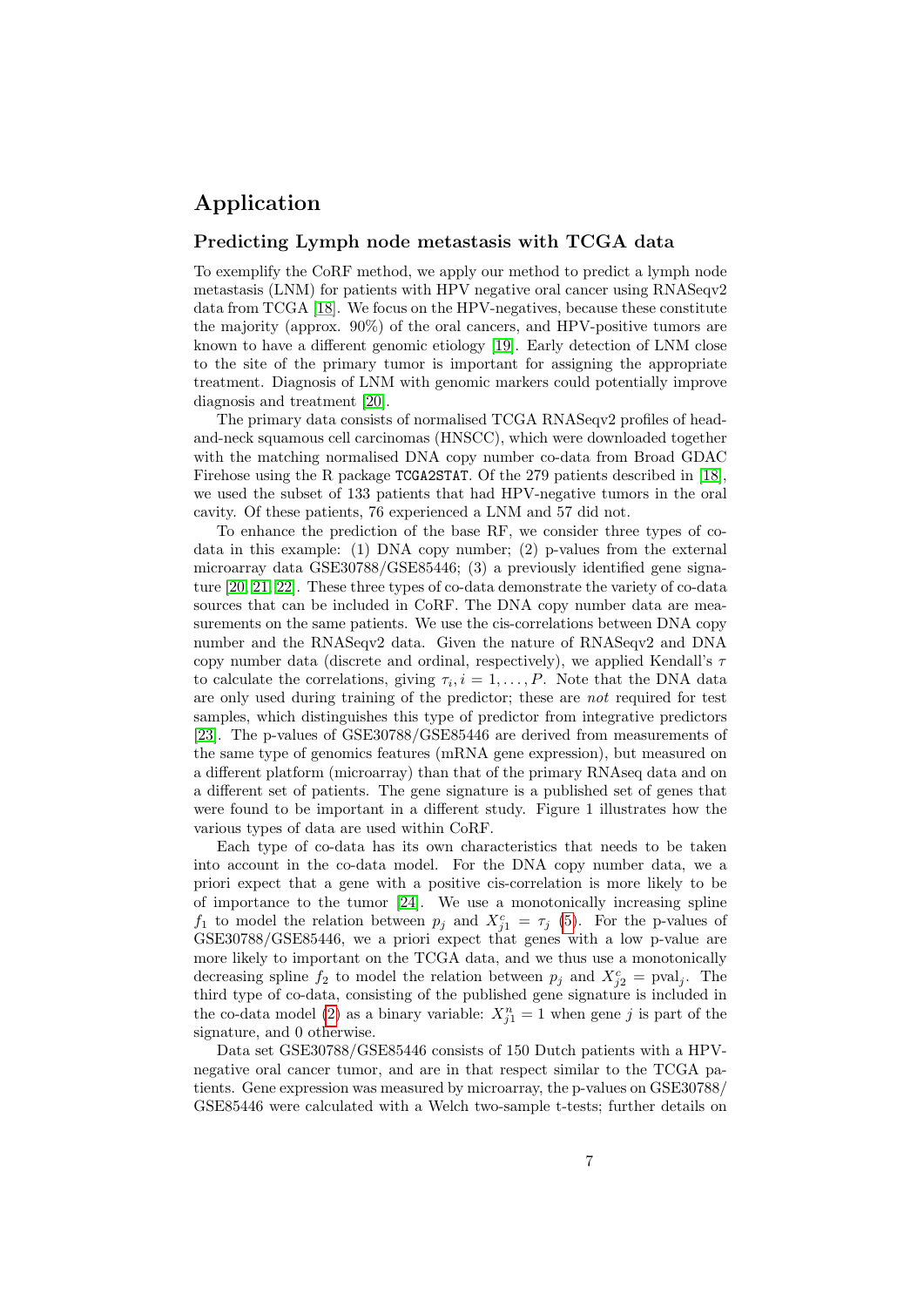the study can be found in [\[25\]](#page-11-8). The differences between the TCGA and the Dutch data (notably the platform and the geographical location of the patients, with immediate consequences for how patients are treated) preclude a straightforward meta-analytic data integration. Also, our focus here is on the TCGA data, which were measured on a more modern platform, but shared genomic features with the Dutch co-data may enhance the weighted predictions.

After training the base RF and the CoRF, we validate these classifiers on an independent data set (GSE84846). GSE84846 contains microarray expression data of 97 HPV-negative oral cancer patients from Italy, of whom 49 had a LNM [\[25\]](#page-11-8). To directly apply the classifiers to the validation data, we need to account for the differences in scale between RNASeqv2 and microarray data. The RNASeqv2 data are transformed by the Anscombe transformation ( $\sqrt{x}$  + 3/8)) and both data sets are scaled to have zero mean and unit variance. We only included genes that could uniquely be matched between the two data sets (leaving 12838 genes). Since this validation does not require any re-training, the performance is directly assessed by comparing the predictions with the actual labels. As alternative to this validation, we also use the relative frequency of variables used by the base RF and CoRF on the TCGA data as sampling probabilities in training a new RF on GSE84846 data, in which case the oobperformance was used.

We also asses the performance of the base RF and CoRF in terms of variable selection on both the training and validation data sets. For the TCGA training data set, we first select a set of genes (based on  $V_i$ ), retrain on this subset, and asses the performance with a 10-fold cross-validation. For the validation data set, we first select variables on the TCGA training data with the vimp-variablehunt as described by [\[26\]](#page-11-9). We refit with the selected set on the TCGA training data, and evaluate the performance of the refitted model on the validation data using oob-performance. To asses the stability of variable selection with a base RF and CoRF, we repeatedly (20 times) sample 84 out of 133 cases without replacement and fit a base RF and CoRF to each sampled set. Note that the sampling fraction mimics the expected fraction of independent samples in a re-sampling scheme, 0.632; we preferred subsampling over resampling here, because the latter would lead to duplicate samples in both the in- and outof-bag samples. The overlap was assessed by calculating the average overlap between any two fits for selection sizes of  $10, 20, \ldots, 100$  genes.

#### Performance on LNM example

By examining the fit of the co-data model (Figure 2), we see that  $\hat{p}_i$  is estimated higher for genes with a high cis-correlation, for genes with a low p-value on GSE30788/GSE85446, and for genes that are present in the gene signature. By prioritising these genes we observe an improvement in oob-AUC (base RF: 0.682, CoRF: 0.706, Figure 3). With 10-fold cross-validation we also see an improvement by using CoRF (cv-AUC base RF: 0.675, CoRF: 0.690). On the validation data we find a slightly larger improvement (AUC base RF: 0.652, CoRF: 0.682). Retraining on the validation data using only the sampling probabilities derived from either the base RF/CoRF fits to the TCGA data yields a similar result (oob-AUC base-RF: 0.656, CoRF: 0.695). From figure 4 we observe that CoRF also outperforms the base RF in variable selection on both the training and validation data. The stability of the gene selection, when selecting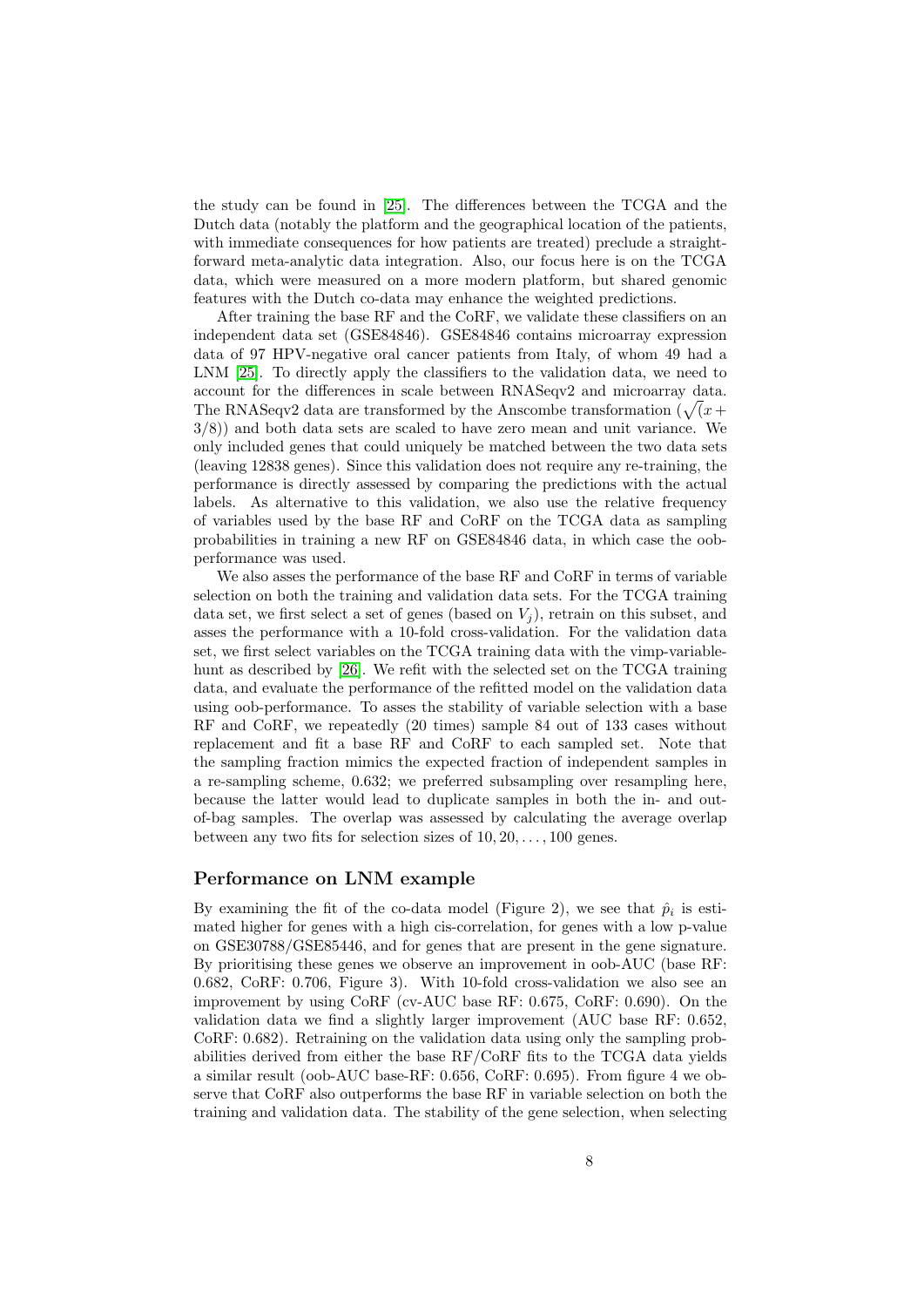genes with the vh-vimp measure, increased on average by 17%. For gene selection with  $V_i$  the stability increased by 36%. For these data, tuning of  $\gamma$  does not improve results, see supplementary material.

For comparison, we fit GRridge and the enriched RF. The global penalty parameter of the GRridge was estimated with a 10-fold cross-validation. The performance for both the GRridge and the enriched-RF on the training data was assessed with a 10-fold cross-validation. For the validation data we directly applied the resulting classifier. For GRridge, we find an cv-AUC of 0.682 on the training data, and 0.689 on the validation data. In performance this is comparable to CoRF, but note that CoRF is quicker especially if we want an estimate of the prediction error (see section 3.4).

#### Computational time

With 5000 trees and without tuning of  $\gamma$ , the LNM example (n=133, P = 12838) runs in 1:18 min (single threaded on a E5-2660 cpu with 128 gb memory). By comparison, fitting a GRridge (R package GRridge) with a 10-fold crossvalidation to estimate the global  $\lambda$  takes 2:07 min for the LNM example. To estimate the predictive error by cross-validation with the GRridge these times need to be multiplied by the number of folds.

### Discussion

The LNM oral cancer cancer example demonstrates that CoRF is able to improve the base RF by using co-data. Of course, the improvement relates directly to the relevance of the co-data for the data at hand. Hence, expert knowledge on the domain and available external data is absolutely crucial with our method. Including more co-data (e.g. more information) should result in a superior performance of the selected genes. Nevertheless, we also illustrated that including non-relevant co-data usually does little harm to the performance of CoRF with respect to the base RF.

CoRF essentially aims at reducing the haystack of genomics variables by using co-data. Of course, one could also use ad-hoc filtering methods to preselecting variables on the basis of existing information, but this introduces a level of subjectivity and sub-optimality when the threshold(s) are not chosen correctly. CoRF formalizes the weighting and thresholding process and lets the data decide on the importance of a given source of co-data. We expect CoRF to be most useful in (very) high-dimensional settings. In such settings, variables likely differ strongly in predictive ability while the size of the haystack complicates the search. In such situations our co-data approach can assist with identifying the relevant variables. For  $P < n$  settings, the prediction model is trained with a (relatively small) selected set of features. This means that i) Learners not supported by co-data (e.g. base RF) are fairly well able to discriminate the important variables from the non-important ones; and ii) the small P complicates good estimation of our empirical Bayes-type (sampling) weights. Hence, in such a situation, CoRF (and co-data supported methods in general) are less likely to boost predictive performance. CoRF is weakly adaptive in that it learns the sampling weights from both the primary and the co-data, in contrast to other adaptive methods like the enriched RF [\[27\]](#page-12-0) or the adaptive lasso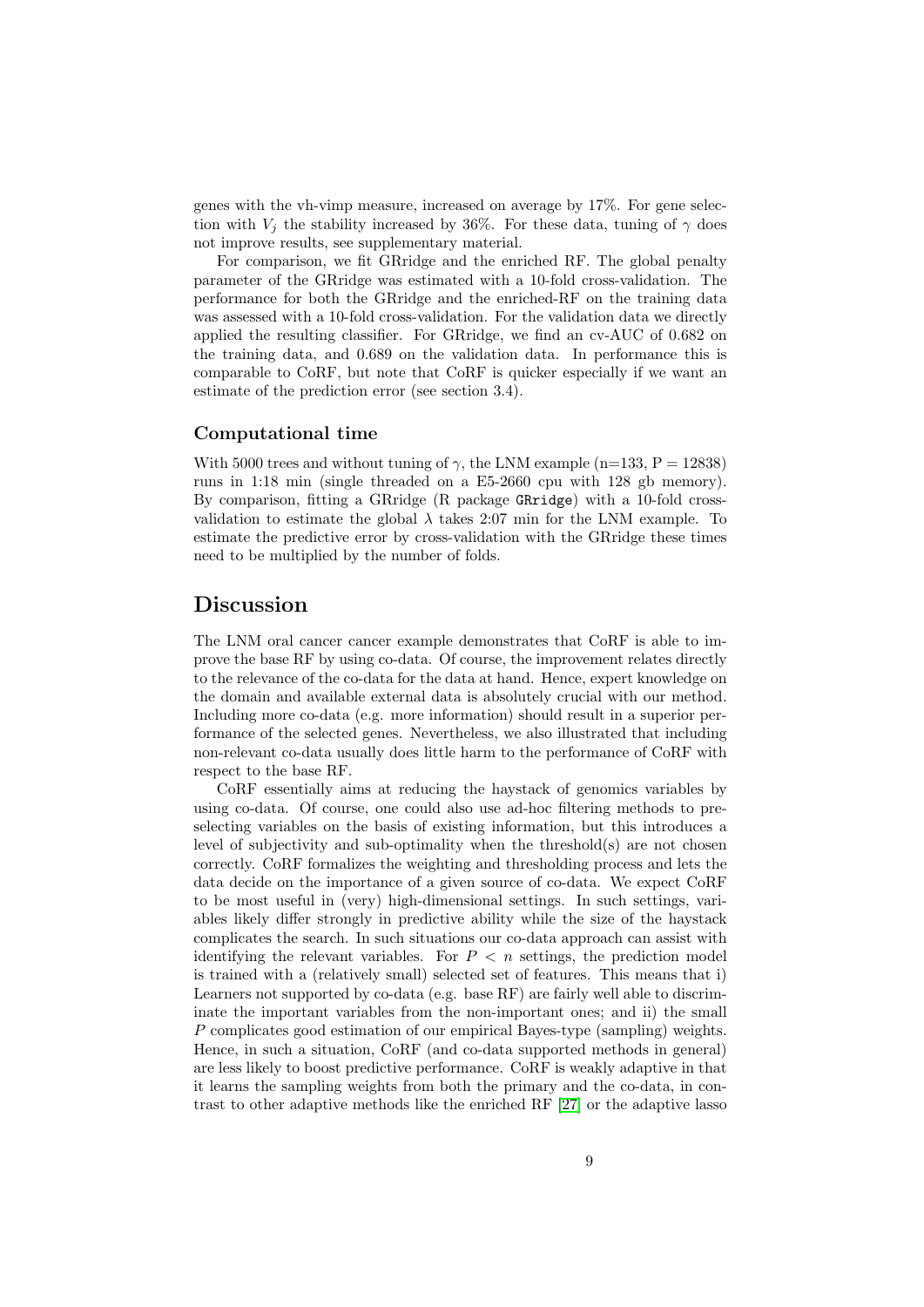[\[28\]](#page-12-1) where weights are inferred only from the primary data. In high-dimensional applications such strong adaptation is more likely to lead over-fitting, unlike the co-data moderated adaptation.

CoRF inherits its computational efficiency from the RF. When the tuningfree version is used ( $\gamma = 1$ ), we empirically found that the oob performance suffices and cross-validation is not required. This makes the methodology very suitable for applications with extremely large P. Tuning of  $\gamma$  may slightly improve the predictive performance, but at a substantial computational cost, given the required grid search for  $\gamma$  and the additional CV loop. The CoRF methodology may be combined with any bagging classifier that uses random subspace selection, such as a random glm [\[29\]](#page-12-2) or a random lasso [\[30\]](#page-12-3). If variable selection is more stringent for a particular method (i.e. less noisy), then identification of the relationships of the co-data model may be easier. On the other hand, if most of the variables are not used, then we are unable to obtain an reliable assessment of the quality of those variables which may complicate fitting the co-data model. One possible improvement for CoRF could be to use the depth at which variables are used by the RF, for example through the average or minimal depth [\[26\]](#page-11-9). Variables that are used higher up in a tree are, on average, more relevant, and it could be beneficial to give these variables, for example, a bigger weight in the co-data model. Another way of accomplishing this could be by replacing  $v_{ij}$  by a measure that counts how often each variable is used in classifying the oob samples, analogous to the IPS measure [\[31,](#page-12-4) [32\]](#page-12-5), which naturally gives more weight to variables that often high up in a tree. We intend to investigate these matters in the future.

## Software

The R package CoRF is available freely from GitHub: https://github.com/DennisBeest/CoRF.

## Competing interests

The authors declare that they have no competing interests.

## Authors' contributions

DB and MW developed the method, DB developed the R code, applied it to the example and drafted the manuscript. MW revised the manuscript. SM and RB provided input for the LNM example. All authors read and approved the final manuscript.

## Acknowledgements

This study was supported by the OraMod project, which received funding from the European Community under the Seventh Framework Programme, grant no. 611425. Data sets GSE30788, GSE85446, GSE84846 were pre-processed in the OraMod project. The results of LNM example are partly based upon data generated by the TCGA Research Network.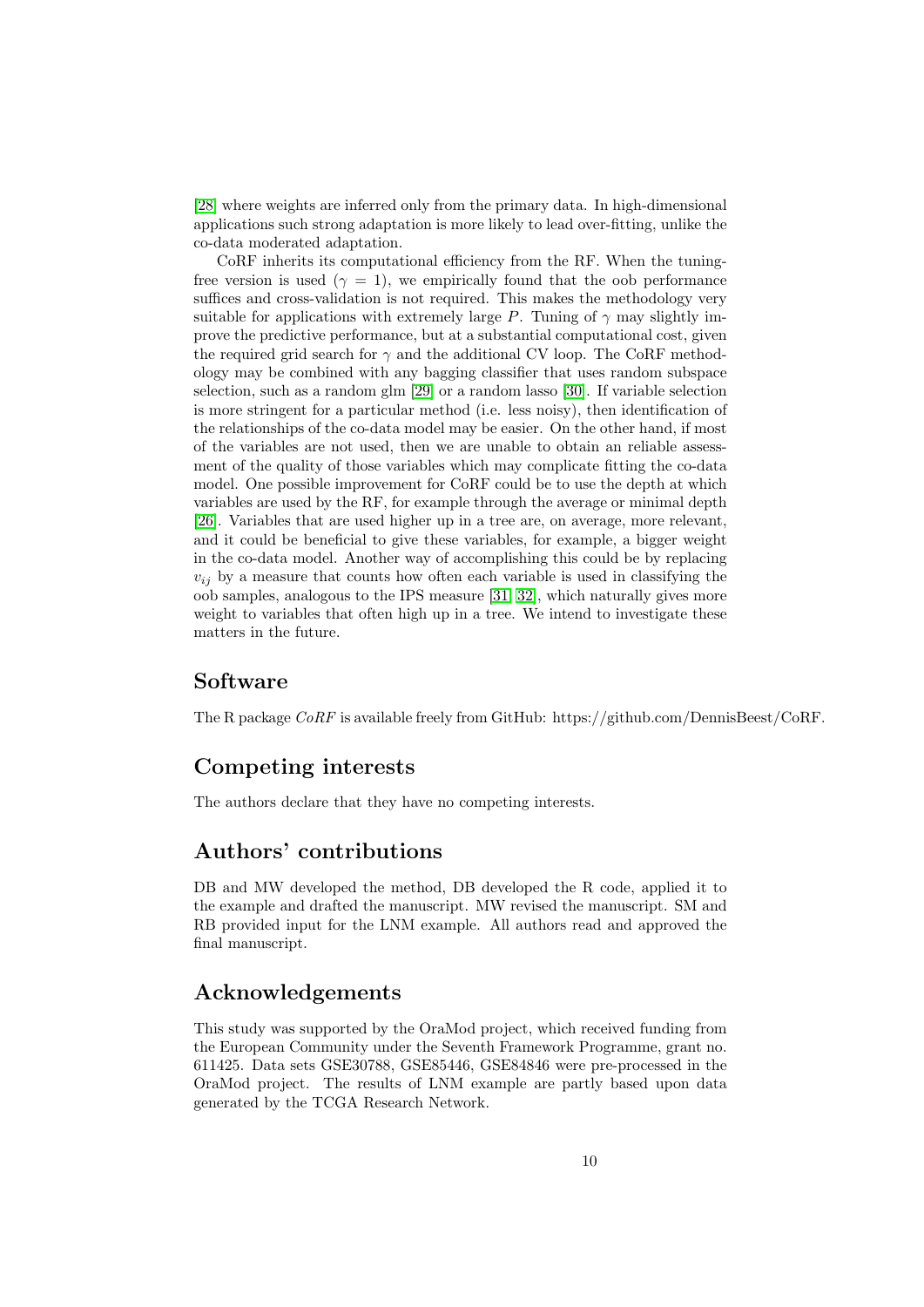### References

- <span id="page-10-0"></span>[1] F. Tai and W. Pan. Incorporating prior knowledge of predictors into penalized classifiers with multiple penalty terms. Bioinformatics, 23(14):1775– 1782, 2007.
- <span id="page-10-1"></span>[2] L.C. Bergersen, I.K. Glad, and H. Lyng. Weighted Lasso with Data Integration. Statistical Applications in Genetics and Molecular Biology, 10(1):1– 29, 2011.
- <span id="page-10-2"></span>[3] M.A. van de Wiel, T.G. Lien, W. Verlaat, W.N. van Wieringen, and S.M. Wilting. Better prediction by use of co-data: Adaptive group-regularized ridge regression. Statistics in Medicine, 35(3):368–381, 2016.
- <span id="page-10-3"></span>[4] L. Meier, S. van de Geer, and P. Bühlmann. The group lasso for logistic regression. Journal of the Royal Statistical Society: Series B (Statistical Methodology), 70(1):1467–9868, 2008.
- <span id="page-10-4"></span>[5] N. Simon, J. Friedman, T. Hastie, and R. Tibshirani. A sparse-group lasso. Journal of Computational and Graphical Statistics, 22(2):231–245, 2013.
- <span id="page-10-5"></span>[6] L. Breiman. Random forests. Machine Learning, 45(1):5–32, 2001.
- <span id="page-10-6"></span>[7] X. Chen and H. Ishwaran. Random forests for genomic data analysis. Genomics, 99(6):323–329, 2012.
- <span id="page-10-7"></span>[8] R. Díaz-Uriarte and S. Alvarez de Andres. Gene selection and classification of microarray data using random forest. BMC bioinformatics, 7(3), 2006.
- <span id="page-10-8"></span>[9] I. Zwiener, B. Frisch, and H. Binder. Transforming RNA-Seq data to improve the performance of prognostic gene signatures.  $PLoS$   $ONE$ ,  $9(1):1-13$ . 2014.
- <span id="page-10-9"></span>[10] W.N. Venables and B.D. Ripley. Modern Applied Statistics with S. Springer, New York, 2002.
- <span id="page-10-10"></span>[11] N. Pya and S.N. Wood. Shape constrained additive models. Statistics and Computing, 25:1–17, 2014.
- <span id="page-10-11"></span>[12] P.H.C. Eilers and B.D. Marx. Flexible smoothing with B-splines and penalties. Statistical Science, 11(2):89–121, 1996.
- <span id="page-10-12"></span>[13] M.L. Calle, V. Urrea, A.L. Boulesteix, and N. Malats. AUC-RF: A new strategy for genomic profiling with random forest. Human Heredity, 72(2):121–132, 2011.
- <span id="page-10-13"></span>[14] H. Ishwaran and U.B. Kogalur. Random survival forests for R. R News, 7(2):25–31, 2007.
- <span id="page-10-14"></span>[15] H. Ishwaran, U.B. Kogalur, E.H. Blackstone, and M.S. Lauer. Random survival forests. Annals of Applied Statistics, 2(3):841–860, 2008.
- <span id="page-10-15"></span>[16] H. Ishwaran and U.B. Kogalur. Random Forests for Survival, Regression and Classification (RF-SRC), 2016. R package version 2.4.2.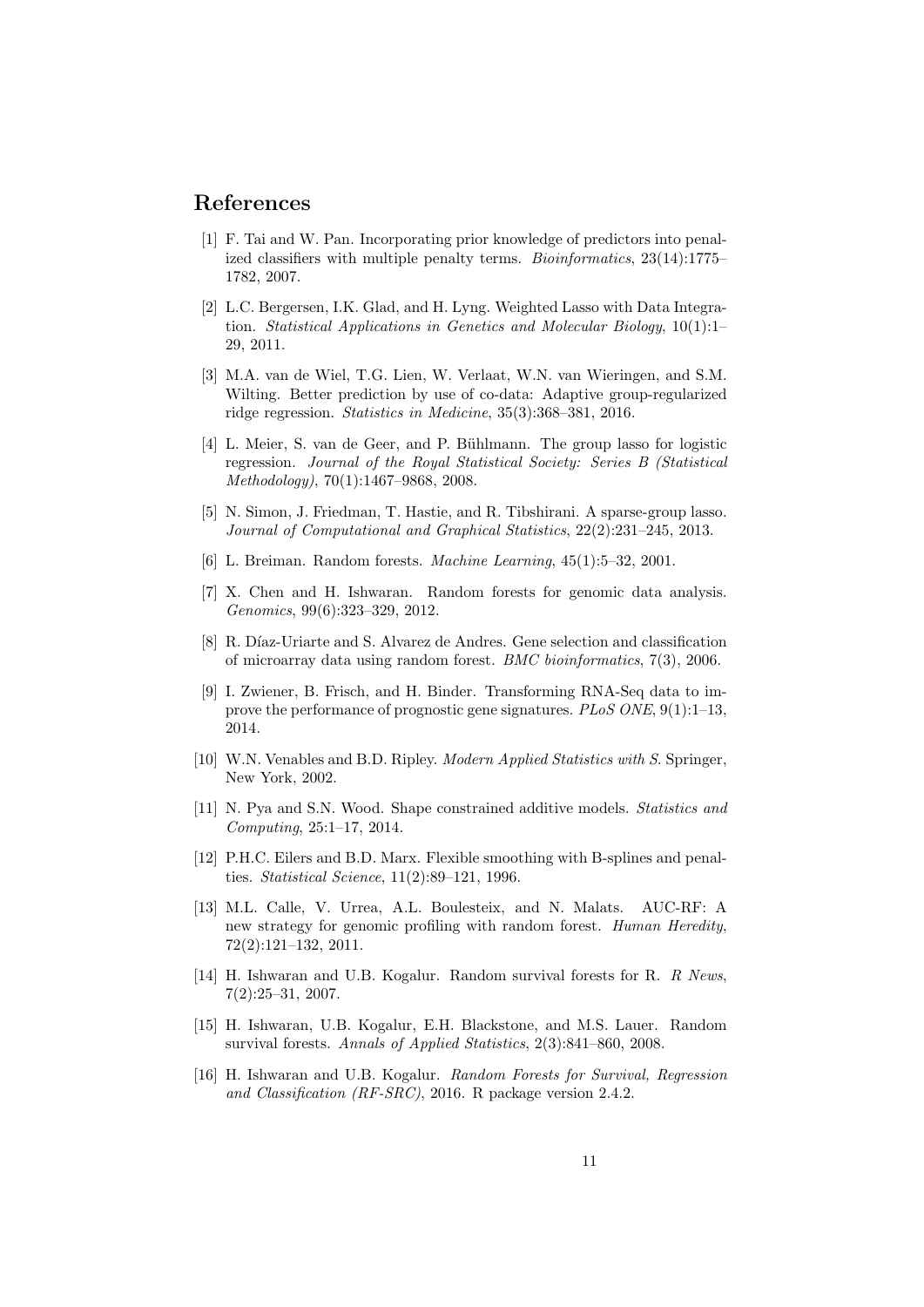- <span id="page-11-0"></span>[17] T. Hastie, R. Tibshirani, and J. Friedman. The Elements of Statistical Learning. Springer, New York, 2009.
- <span id="page-11-1"></span>[18] The Cancer Genome Atlas Network. Comprehensive genomic characterization of head and neck squamous cell carcinomas. Nature, 517(7536):576– 582, 2015.
- <span id="page-11-2"></span>[19] S.J. Smeets, B.J.M. Braakhuis, S. Abbas, P.J.F. Snijders, B. Ylstra, M.A. van de Wiel, G.A. Meijer, C.R. Leemans, and R.H. Brakenhoff. Genomewide DNA copy number alterations in head and neck squamous cell carcinomas with or without oncogene-expressing human papillomavirus. Oncogene, 25(17):2558–64, 2006.
- <span id="page-11-3"></span>[20] P. Roepman, L.F.A. Wessels, N. Kettelarij, P. Kemmeren, A.J. Miles, P. Lijnzaad, M.G.J. Tilanus, R. Koole, G. Hordijk, P.C. van der Vliet, M.J.T. Reinders, P.J. Slootweg, and F.C.P. Holstege. An expression profile for diagnosis of lymph node metastases from primary head and neck squamous cell carcinomas. Nature genetics, 37(2):182–186, 2005.
- <span id="page-11-4"></span>[21] P. Roepman, P. Kemmeren, L.F.A. Wessels, P.J. Slootweg, and F.C.P. Holstege. Multiple robust signatures for detecting lymph node metastasis in head and neck cancer. Cancer Research, 66(4):2361–2366, 2006.
- <span id="page-11-5"></span>[22] S.R. Van Hooff, F.K.J. Leusink, P. Roepman, R.J. Baatenburg De Jong, E.J.M. Speel, M.W.M. Van Den Brekel, M.L.F Van Velthuysen, P.J. van Diest, R.J.J. van Es, M.A.W. Merkx, J.A. Kummer, C.R. Leemans, E. Schuuring, J.A. Langendijk, M. Lacko, M.J. de Herdt, J.C. Jansen, R.H. Brakenhoff, P.J. Slootweg, R.P. Takes, and F.C.P Holstege. Validation of a gene expression signature for assessment of lymph node metastasis in oral squamous cell carcinoma. Journal of Clinical Oncology, 30(33):4104–4110, 2012.
- <span id="page-11-6"></span>[23] P. Broët, S. Camilleri-Broët, S. Zhang, M. Alifano, D. Bangarusamy, M. Battistella, Y. Wu, M. Tuefferd, J.F. Regnard, E. Lim, P. Tan, and L.D. Miller. Prediction of clinical outcome in multiple lung cancer cohorts by integrative genomics: Implications for chemotherapy selection. Cancer Research, 69(3):1055–1062, 2009.
- <span id="page-11-7"></span>[24] B.G. Masayesva, P. Ha, E. Garrett-Mayer, T. Pilkington, R. Mao, J. Pevsner, T. Speed, N. Benoit, C. Moon, D. Sidransky, W.H. Westra, and J. Califano. Gene expression alterations over large chromosomal regions in cancers include multiple genes unrelated to malignant progression. Proceedings of the National Academy of Sciences, 101(23):8715–8720, 2004.
- <span id="page-11-8"></span>[25] S.W. Mes, D.E. te Beest, T. Poli, S. Rossi, K. Scheckenbach, W.N. van Wieringen, A. Brink, N. Bertani, D. Lanfranco, E.M. Silini, P.J. Van Diest, E. Bloemena, R.C. Leemans, M.A. van De Wiel, and R.H. Brakenhoff. Accurate staging and outcome prediction of oral cancer by integrated molecular and clinicopathological variables.  $x$ ,  $x(x):x$ , 2017.
- <span id="page-11-9"></span>[26] H. Ishwaran, U.B. Kogalur, E.Z. Gorodeski, A.J.M. Minn, and M.S. Lauer. High-dimensional variable selection for survival data. Journal of the American Statistical Association, 105(489):205–217, 2010.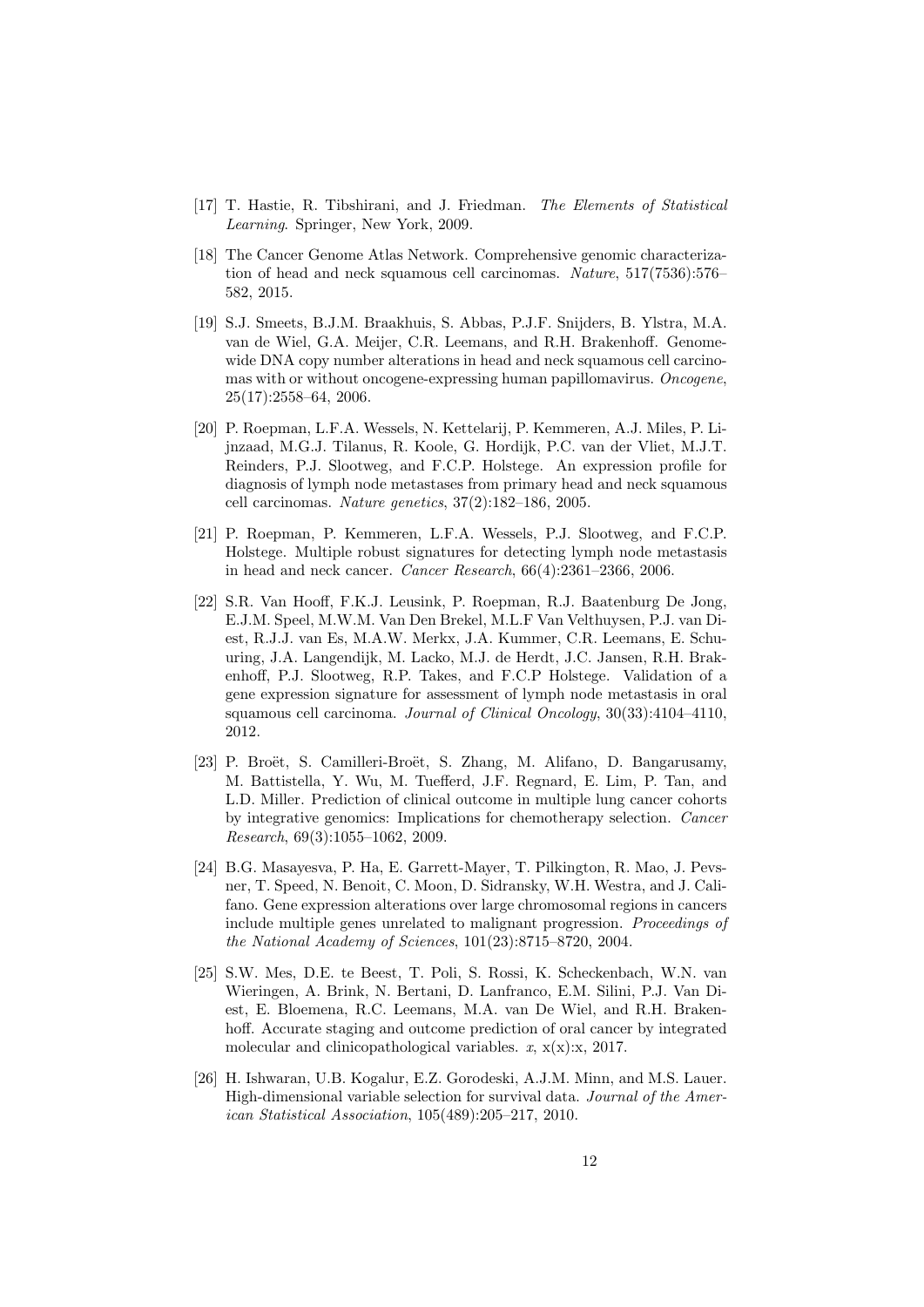- <span id="page-12-0"></span>[27] D. Amaratunga, J. Cabrera, and Y.S. Lee. Enriched random forests. Bioinformatics, 24(18):2010–2014, 2008.
- <span id="page-12-1"></span>[28] H. Zou. The adaptive lasso and its oracle properties. Journal of the American Statistical Association, 476:1418–1429, 2006.
- <span id="page-12-2"></span>[29] L. Song, P. Langfelder, and S. Horvath. Random generalized linear model: a highly accurate and interpretable ensemble predictor. BMC bioinformatics, 14(5), 2013.
- <span id="page-12-3"></span>[30] S. Wang, B. Nan, S. Rosset, and J. Zhu. Random lasso. Annals of Applied Statistics, 5(1):468–485, 2011.
- <span id="page-12-4"></span>[31] I. Epifanio. Intervention in prediction measure: a new approach to assessing variable importance for random forests. *BMC Bioinformatics*, 18(230), 2017.
- <span id="page-12-5"></span>[32] A. Pierola, I. Epifanio López, and S. Alemany Mut. An ensemble of ordered logistic regression and random forest for child garment size. Computers and Industrial Engineering, 101(230):455–465, 2016.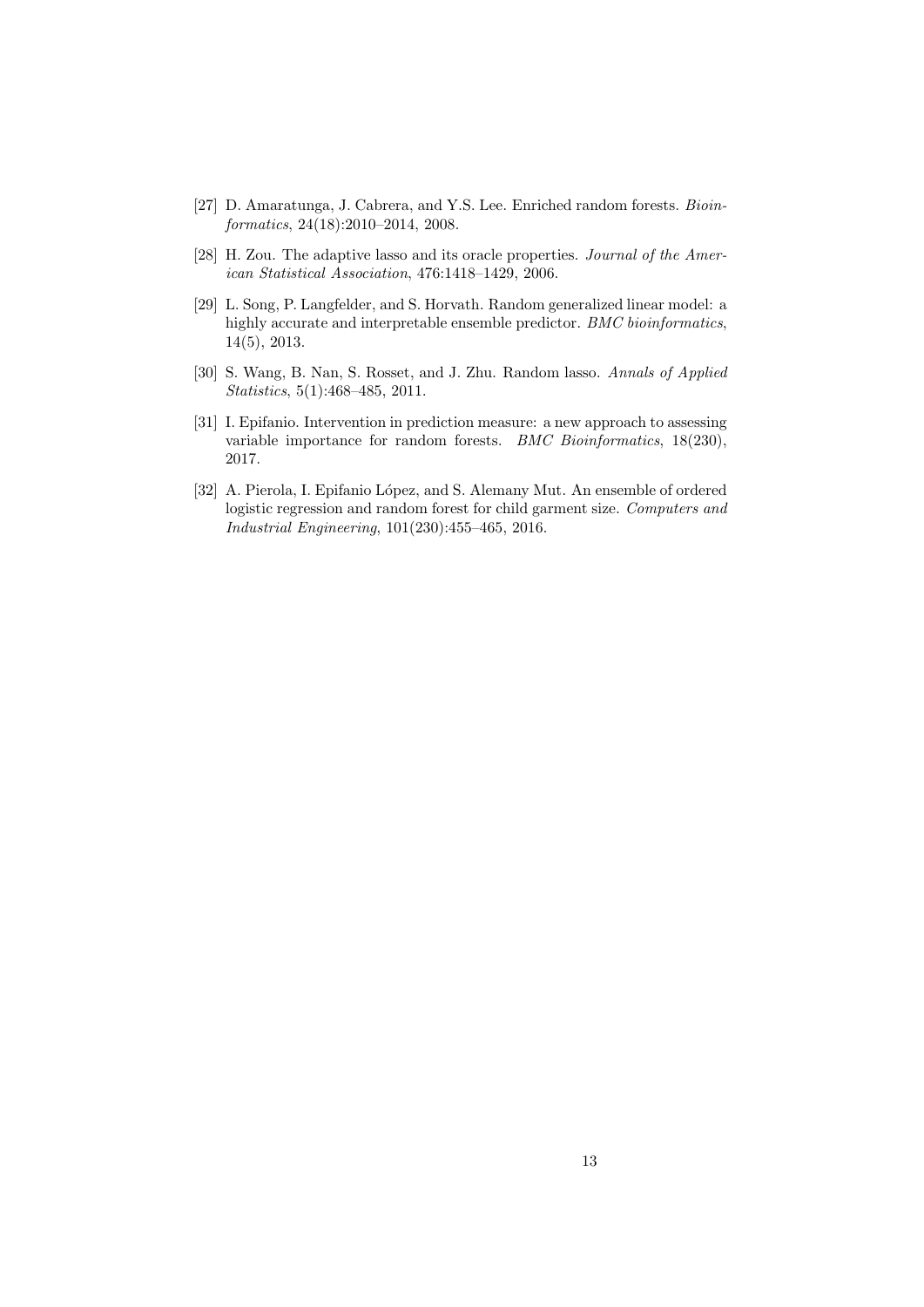

Figure 1: Illustration of the sources of data used in CoRF for the LNM example. First a base RF is fitted on the training data. Its output,  $v_{ij}$ , together with the co-data, is used to train the co-data model. From the co-data model, we obtain a probability per gene used for refitting on the training data. In an extra step we validate the results on GSE84846.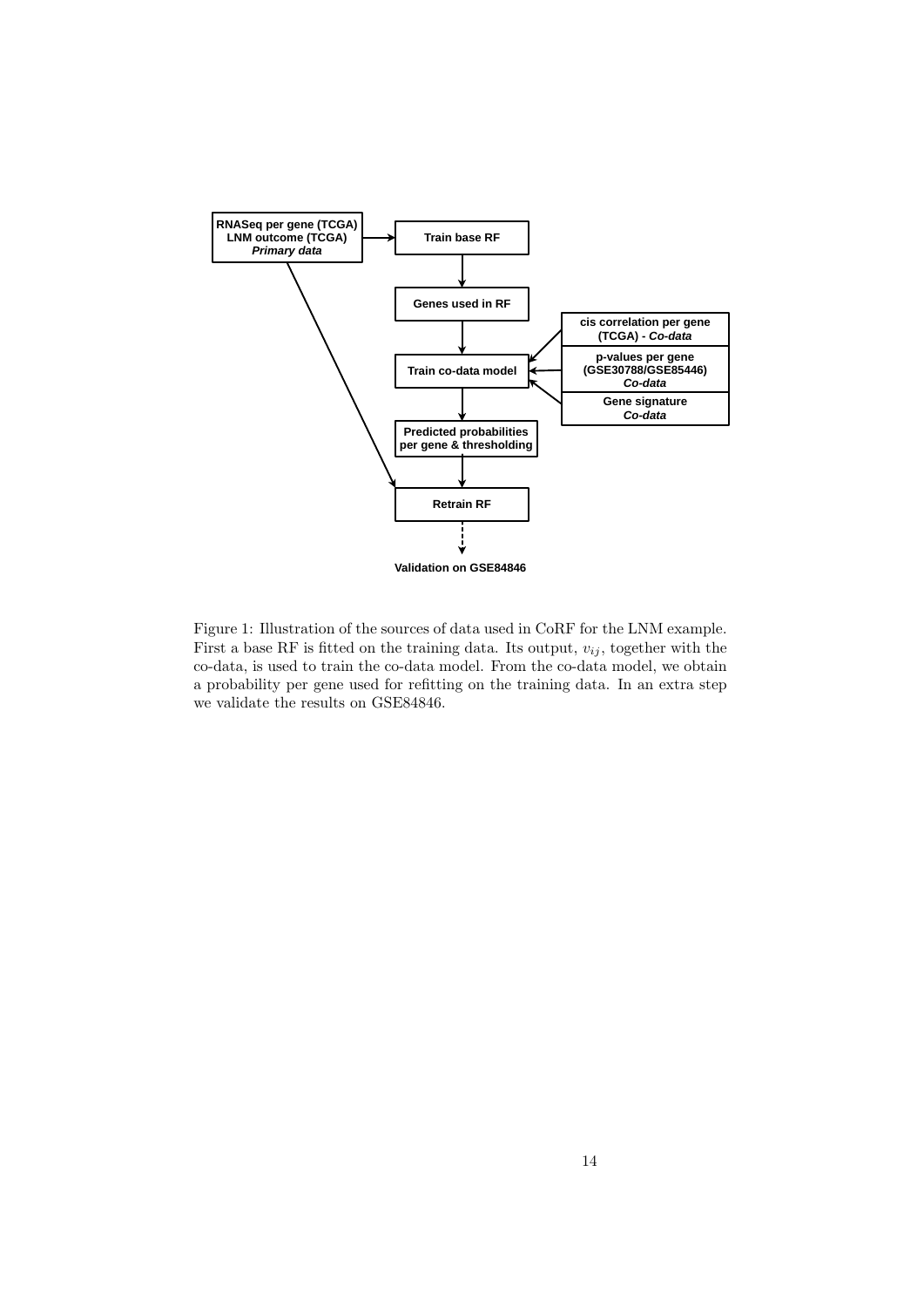

Figure 2: Fit of the co-data model for the LNM example. Each square represents 100 genes grouped by either (A) DNA copy number-expression correlation or (B) p-value. The red lines represent the marginal fit across the correlations or p-values. The top red lines represent the fit for genes present in the gene profile. The cloud of red dots represent the fitted values for 1000 randomly selected genes.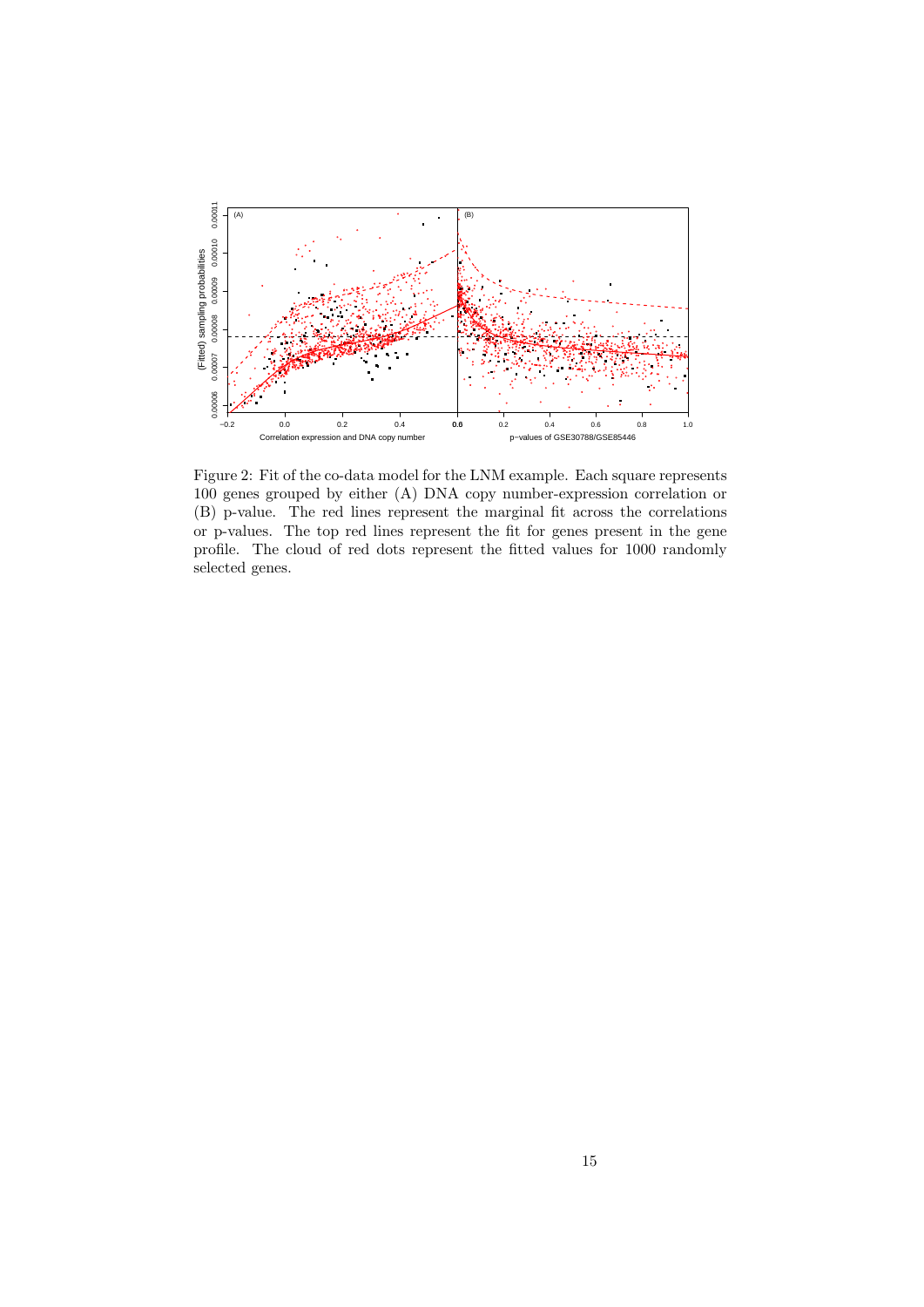

Figure 3: The ROC curve based on oob predictions for the base RF and CoRF. The ROC curve based on oob predictions for the base RF and CoRF; (A) the TCGA training data, (B) validation data set (GSE84846).